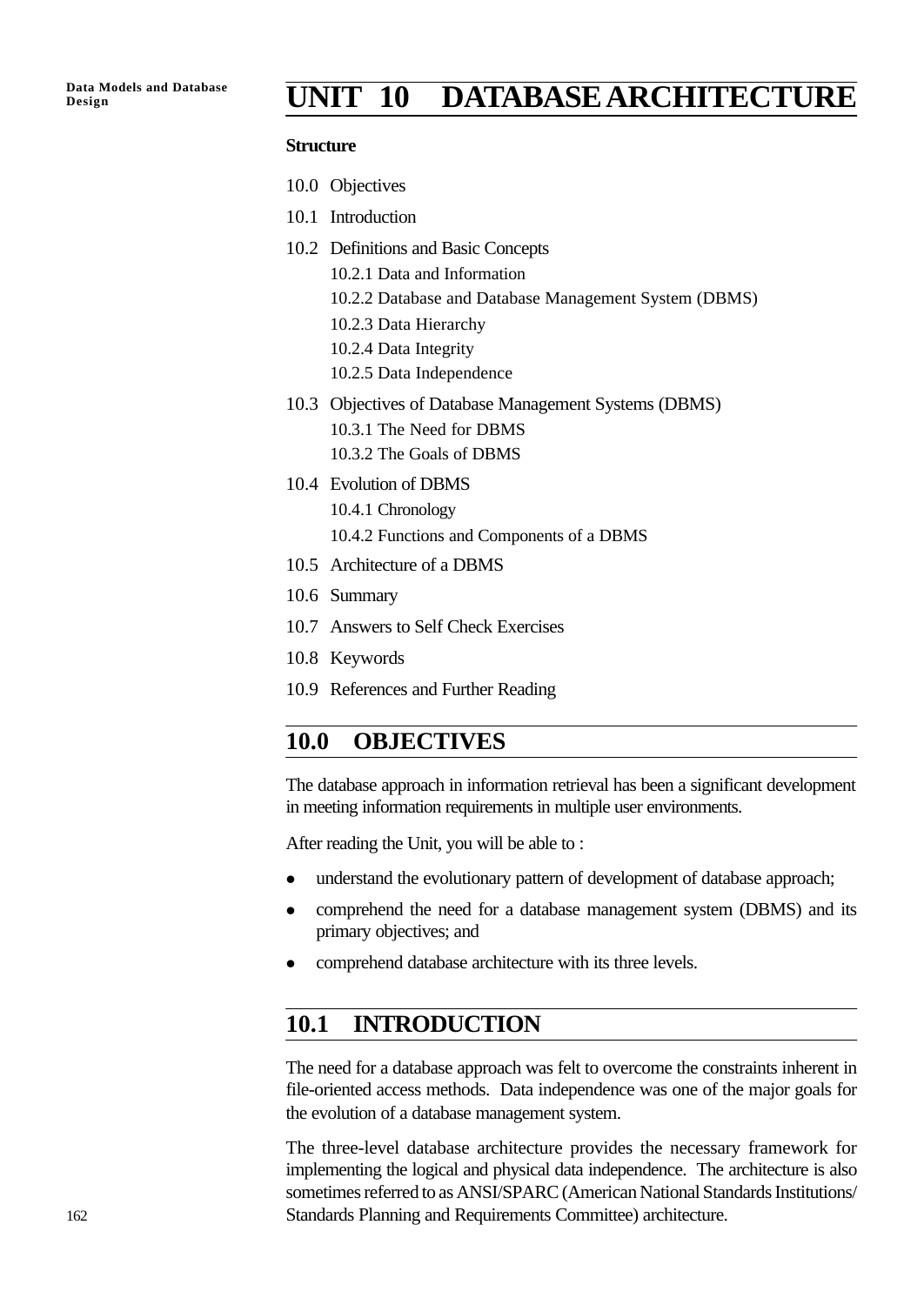The three schemas (levels) in the architecture are only descriptions of data. The **Database Architecture** only data that actually exists is at the physical level.

# **10.2 DEFINITIONS AND BASIC CONCEPTS**

Some commonly used database terms have been defined in the following paragraphs to help you understand the data architecture concepts.

### **10.2.1 Data and Information**

Data is the raw material from which information is derived as the end product. Data represents a set of characters that have no meaning on their own, i.e., it consists of just symbols. On processing, meaning is attached to data which is transformed into information.

To illustrate the difference between these two terms let us consider an example. The digits 050643 as such have no meaning. But if we are told that the first two digits represent the month, the next two digits the day of the month and the last two the year, then the set 050643 may represent the date of birth of a person. Processed in another manner, the same digits written as 643050 may represent the telephone number of an individual.

## **10.2.2 Database and Database Management System (DBMS)**

#### **10.2.2.1 Database**

A database is a collection of logically related data arranged in a structured form, designed to meet the information requirements of multiple users. It may also be defined as a collection of non-redundant operational data sharable between different application systems.

### **10.2.2.2 Database Management System (DBMS)**

DBMS is a collection of software that is used to store, delete, modify and retrieve data that is stored in a database. DBMS acts as an interface between the user and the data (Fig. 1.1).



**Fig. 1.1 : Data, DBMS and Users**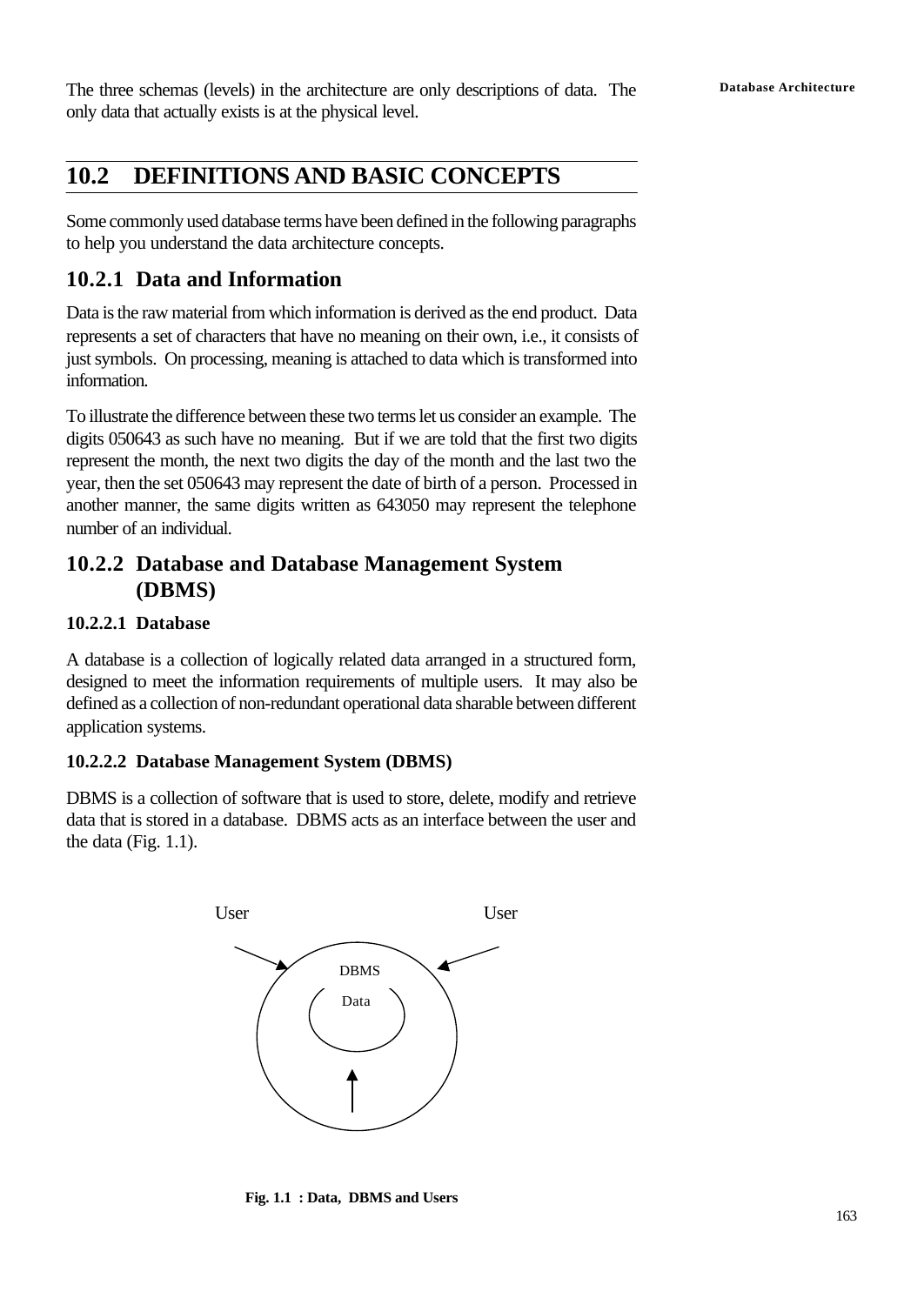**Data Models and Database**

### **Design 10.2.3 Data Hierarchy**

In database approach, data is organized in a hierarchy starting from the lowest unit of data represented as BIT. Hierarchy in the organization of data in the descending order of complexity has been represented in Fig. 1.2.



**Fig. 1.2 : Data hierarchy**

From this hierarchy it is clear that a database is made up of files. Files are composed of records and each record consists of fields or data items. Each field is composed of characters which are made up of bytes. And lastly, bytes decompose into bits.

### **10.2.4 Data Integrity**

The degree of correctness, timeliness, and relevance of data stored in a database indicates data integrity. Data integrity can be ensured by certain checks and validation procedures carried out whenever an update operation is attempted and also by the elimination of data redundancy. Some database management systems have features which support data validation. For example in ORACLE (a relational database management system), triggers can be used for this purpose.

#### **10.2.5 Data Independence**

Data independence is a property by which data files are insulated from application programmes that use those files. The close link between the data and the access programme is weakened and the database made more flexible for user requirements. With data independence, a programmer can write programmes in FORTRAN, PASCAL, or any other language of his choice without bothering what language programmes originally created the files that he wants to access.

Data independence can be logical, physical or geographical. By logical or physical data independence we mean the ability to change the logical or physical structures of data without requiring any changes in the application programmes which manipulate that data. Geographical data independence, a characteristic of distributed database management systems, makes location of data transparent to the users.

Data independence is an important concept which will be considered in more detail while discussing the architecture of database management systems.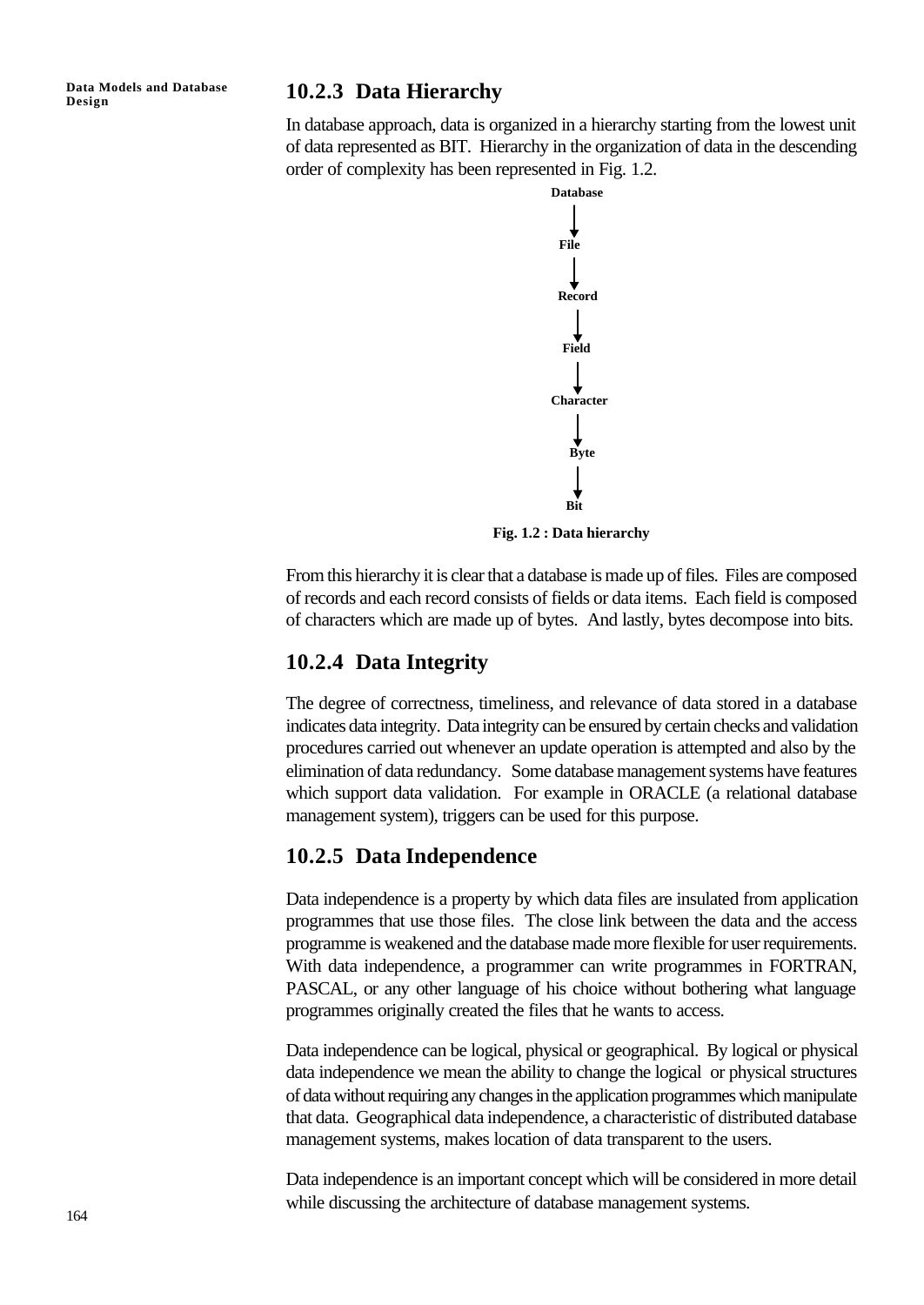#### **Self Check Exercise Database Architecture**

**Note:** i) Write your answer in the space given below.

ii) Check your answer with the answers given at the end of this unit.

................................................................................................... ................................................................................................... ................................................................................................... ...................................................................................................

# **10.3 OBJECTIVES OF DATABASE MANAGEMENT SYSTEMS (DBMS)**

### **10.3.1 The Need for DBMS**

Let us consider the scenario of data processing before the advent of database management systems. In the file-oriented system, which was used earlier, a master file (the file which contains all the up-to-data data on a subject) is created using a programming language. Access techniques based on the requisite queries on the data are embedded in the file at the time of its creation. Any change in the master file, i.e., addition of a new field or change in the structure of an existing field, has to be implemented by creating the file all over again along with the modified access techniques.

To illustrate the limitations of data management using master files let us consider the example of a database of an educational institution running professional courses. Let us assume that the database consists of three master files of student, faculty and course records. The student master file has been created using FORTRAN and has such fields as student identification number, name, address, gender, course, highschool grade and examinations cleared.

The faculty master file uses COBOL and consists of fields like faculty identification number, name, gender, department, salary, qualifications and teaching hours. The course master file is based on PASCAL and covers such data as course identification number, course title, class number, section number and students attending the course.

Now suppose there is a query to provide the names of all the female students being taught by female faculty members. This query cannot be answered by the available master file despite the fact that the data needed for the query exists in the database. The difficulty lies in the fact that the needed data is available in two master files created in different programming languages and having their own access techniques. To answer the query a new master file with data items derived from the student and faculty master files will have to be created and new programmes for accessing the data written. This makes data retrieval cumbersome and time-consuming.

Take another situation when the accounts department of the institution in the example also wants to use the database and needs the student master file with additional fields like stipend paid, fees due, penalties charged etc. To meet the requirement, another copy of the student master file with new fields is created. Similarly, there may be copies of faculty and course master files created to meet specific requirements. This results in duplication of data, i.e., data redundancy. In such circumstances it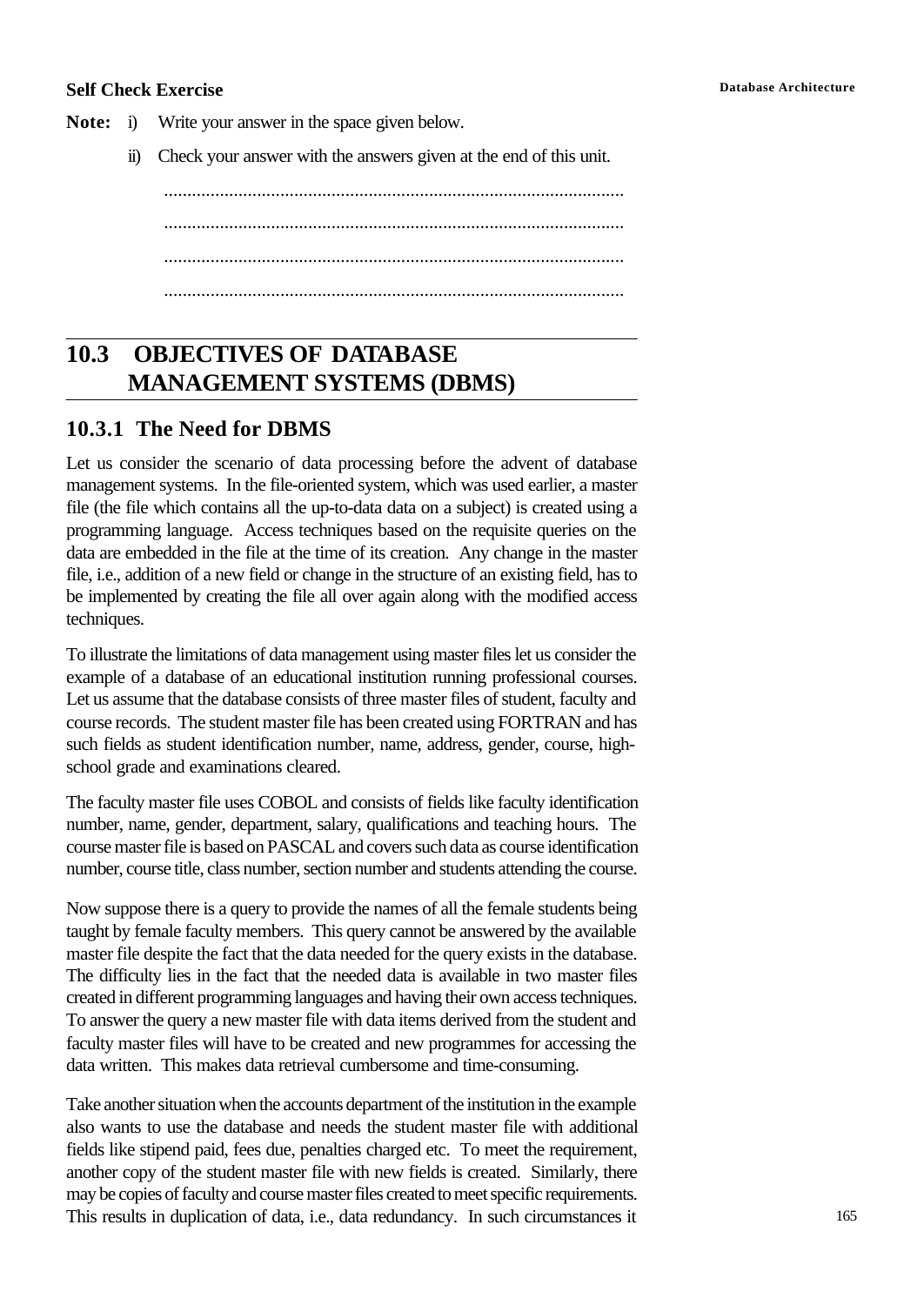**Data Models and Database Design**

becomes difficult to keep the master files identically updated, i.e., propagate the updates in all the copies.

These limitation and drawbacks were at the core of development of database management systems.

### **10.3.2 The Goals of DBMS**

The database management systems have the following goals :

- i) To provide retrieval flexibility. It should be relatively easy to link data from different files.
- ii) To facilitate reduction of data duplication and elimination of multiple copies of a master file. Data redundancy control helps in overcoming updating problems and promotes data integrity.
- iii) To ensure a high level of data independence. The data is hidden from the programming language, operating system and processing environment. It should be up to DBMS to convert the stored data into a form that could be used in whatever language the programmer desires to use.

# **10.4 EVOLUTION OF DBMS**

The database management concepts have undergone tremendous changes over the years. The chronological evolution of database management systems has been described below :

#### **1.4.1 Chronology**

#### i) **Primitive (first generation ) Systems**

This stage is illustrated in Fig. 1.3a. Here programming overheads are high as the user has the responsibility for all the I/O (Input/Output) programming as well as file management. Application programmes (software that supports end user activity) have to be written to access the data stored in secondary storage devices-DASD (Direct Access Storage Devices). This phase represents the period of the mid 60s.



**Fig. 1.3a : First generation systems**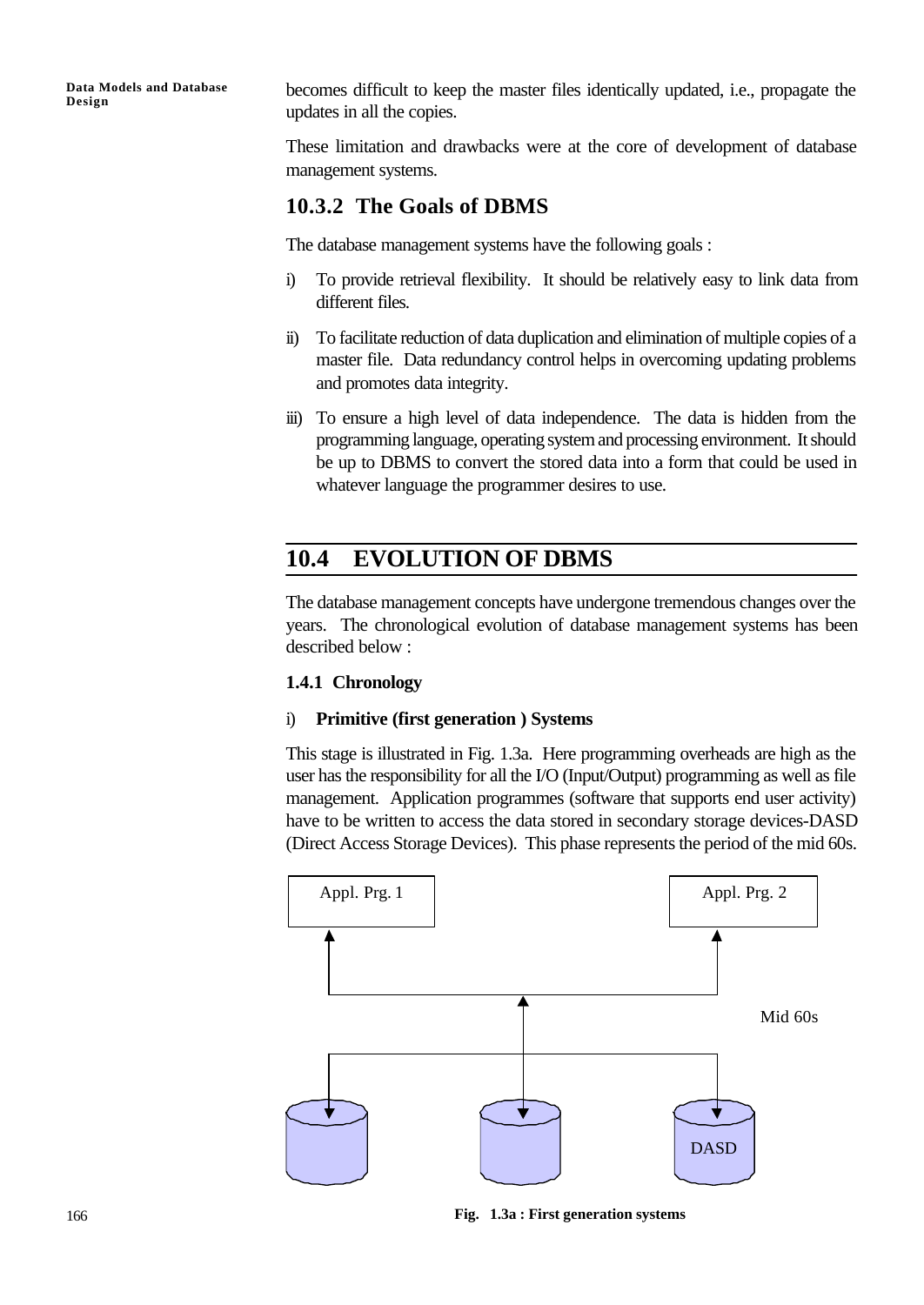### **Database Architecture** ii) **Second Generation Systems**

Appearing in the late 60s this generation has been represented in Fig. 1.3b. In this case, the operating system takes care of file management and other routines, thereby relieving the programmer from this effort. Though physical data independence is achieved, logical data independence remains to be built into the system.



**Fig. 1.3b : Second generation systems**

#### iii) **Third Generation Systems**

Third generation systems (Fig. 1.3c) evolved in the early 70s. Here a layer of DBMS has been added over the operating system. The systems provide physical as well as logical data independence. The advantage it gives is that query processing can be attempted by offering higher levels of operation on the logical view of the data available from DBMS to the application programs.



**Fig. 1.3c : Third generation systems**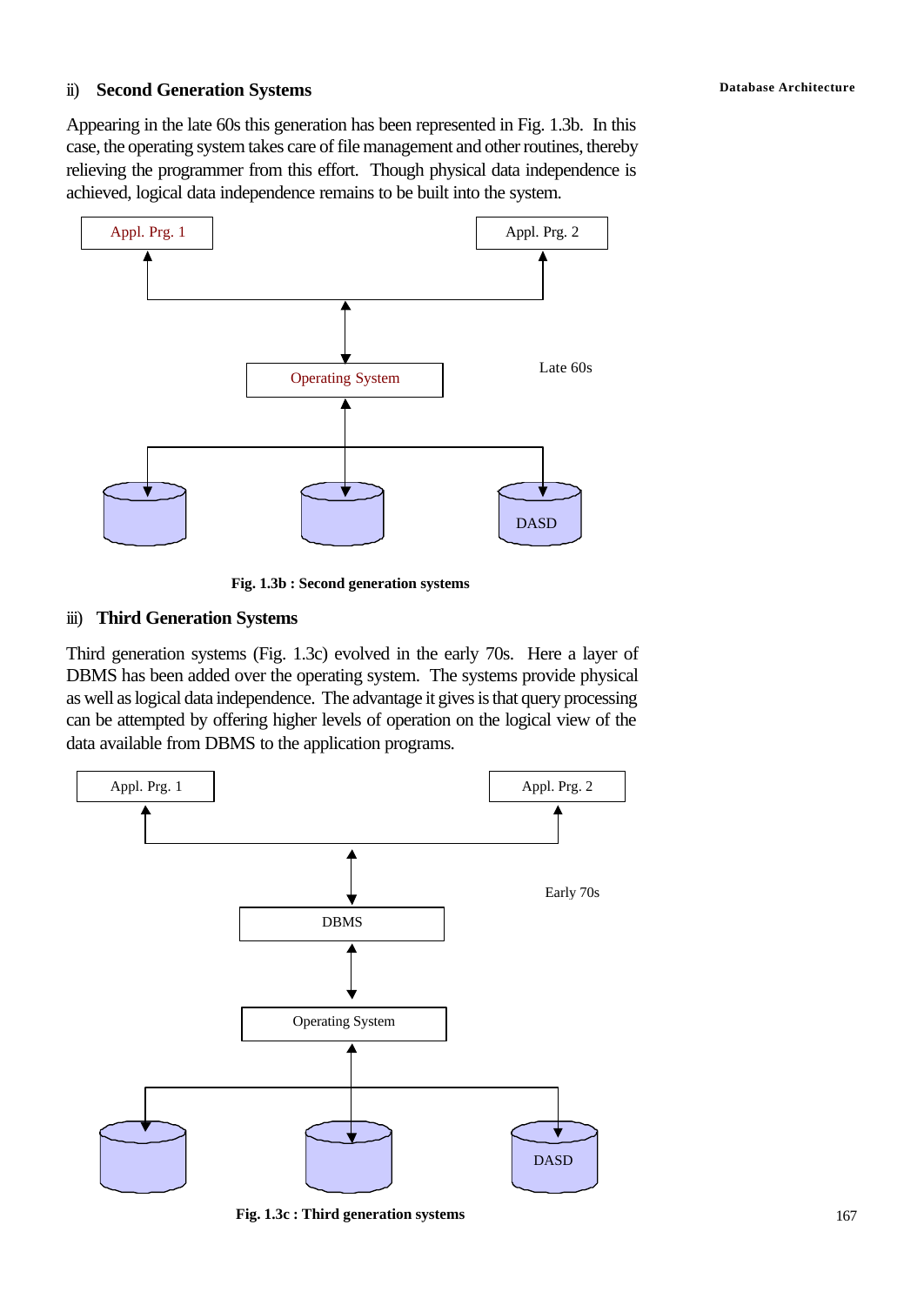**Data Models and Database**

## **Design 10.4.2 Functions and Components of a DBMS**

Basically there are only two operations that can be performed on data viz., retrieval and maintenance. Retrieval refers to reading data from files to serve the information requirements of a user and forms the most important function of a database management system. Maintenance concerns changing of data in stored files.

Data maintenance involves three operations : addition, deletion and modification which correspond to adding new records, deleting existing records and modify/ updating values in the existing records.

A database management system has two essential components : data definition part and data manipulation part. The data definition part provides definition or description of database objects and is written using data definition language (DDL). This part creates logical structures of entities when a database is set up, for example the fields and sub fields to be created, the length, type, etc.

The data manipulation part refers to methods of manipulating data and is implemented using data manipulation languages (DML). There are four basic methods of data manipulations : programming language interface, query languages, report writers and system utilities.

Programming language interface (PLI) or host language interface provides access to the database through some type of programming language (PASCAL, C, COBOL, etc.). Query languages allow fast retrieval of data and some of them are considered fourth generation languages (4GL), 4GLs are non-procedural languages which implies that a user has to specify only what data is required and not how it should be retrieved.

The query languages can be grouped into two categories – command-driven query languages and screen-oriented query languages. In the first case the commands are specified in English-like text, while in the second case the user enters commands through a fill-in-the blank mechanism. SQL (structured query language), a 4GL and a standard language for interfacing with relational DBMS belongs to the first category while querying data through SQL forms is an example of the second category.

Report writers represent programmes which are used to derive information from a database and generate a report that presents the information in the desired fashion. And, lastly, system utilities are programmes that allow a system manager to take back up of databases, load data into a database, restore data in case of database crash and other jobs related to database administration.

### **10.5 ARCHITECTURE OF A DBMS**

Database management systems have a three-level architecture (see Fig. 1.4). Schema, level and view are used interchangeably to describe the architecture of a DBMS. The uppermost level in the architecture is the external level which refers to the way the users view the data. The external level is also sometimes called subschema. A user will generally be interested only in some portion of the total database which will form his external view. There may be several external views of the same database depending upon the user requirement. External schema can be used for implementing data security by restricting access to the database.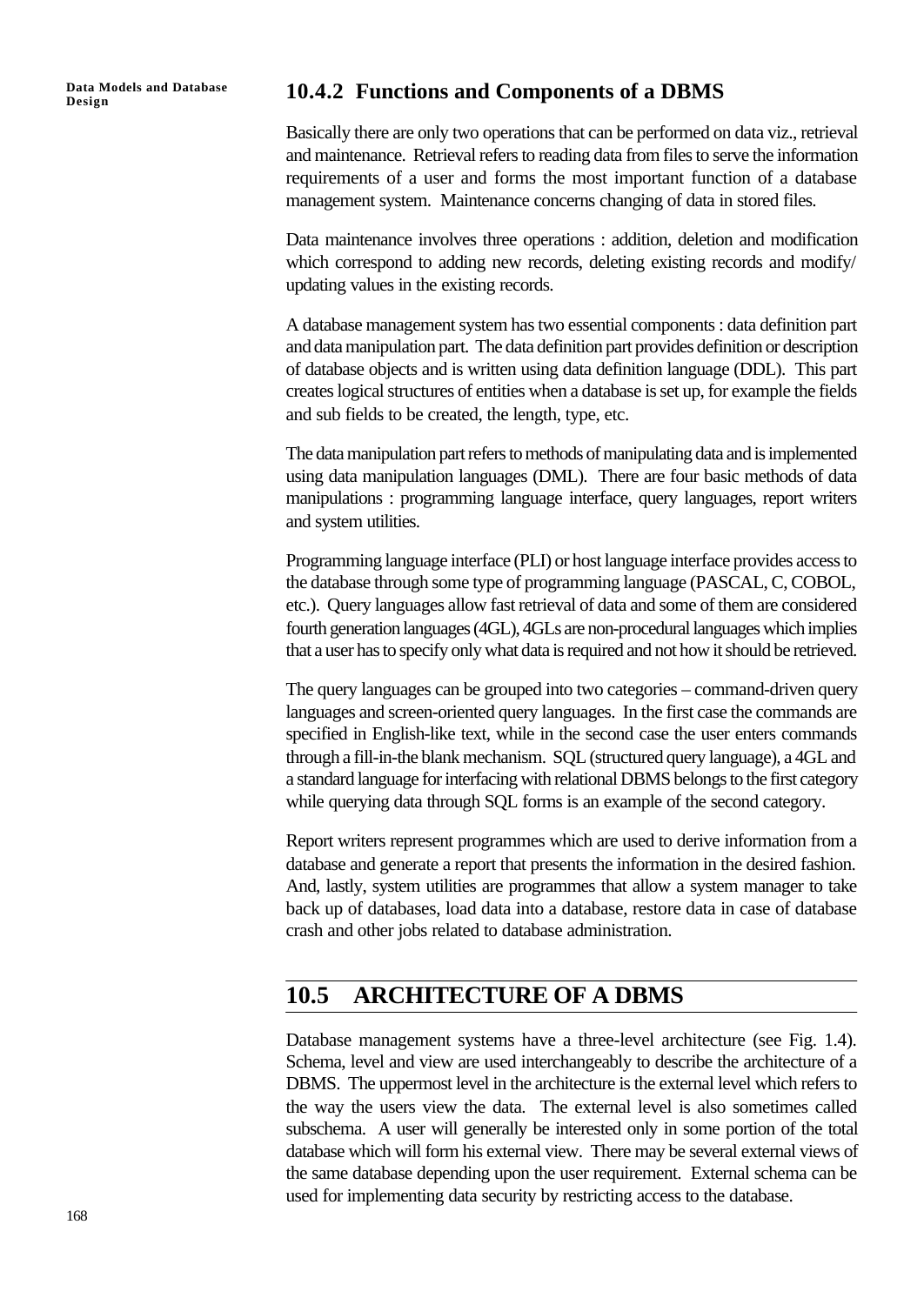

**Fig. 1.4 : Architecture of a DBMS**

The second level is the conceptual schema which represents the entire information content of the database. It gives a global or integrated view of the database – the view of the database administrator. The conceptual schema is written using the conceptual DDL (Data Definition Language).

Mapping statements (software programmes) at the first level which establish correspondence between the external and conceptual schemas provide data independence which implies that one can define additional database objects or modify the structures of the existing ones without requiring any existing user to change his application programmes. With logical data independence, a conceptual schema can grow and evolve with time without affecting the external schemas.

The third level of the architecture is the internal schema. The internal view describes how the data is actually stored and managed on the computer's secondary storage. It specifies what indexes exist, how stored fields are represented, the physical sequence of stored records, etc. The internal schema is written using the internal DDL. Conceptual/internal mapping statements ensure physical data independence – that is, the way the data is actually stored can be changed without requiring any change in the conceptual schema.

The mapping component between the internal schema and secondary storage devices (direct access storage devices) is called access method. The access method consists of a set of routines whose function is to conceal all the device-dependent details from the DBMS and present the DBMS with the stored record view i.e., the internal view. In many cases the underlying operating system performs this function.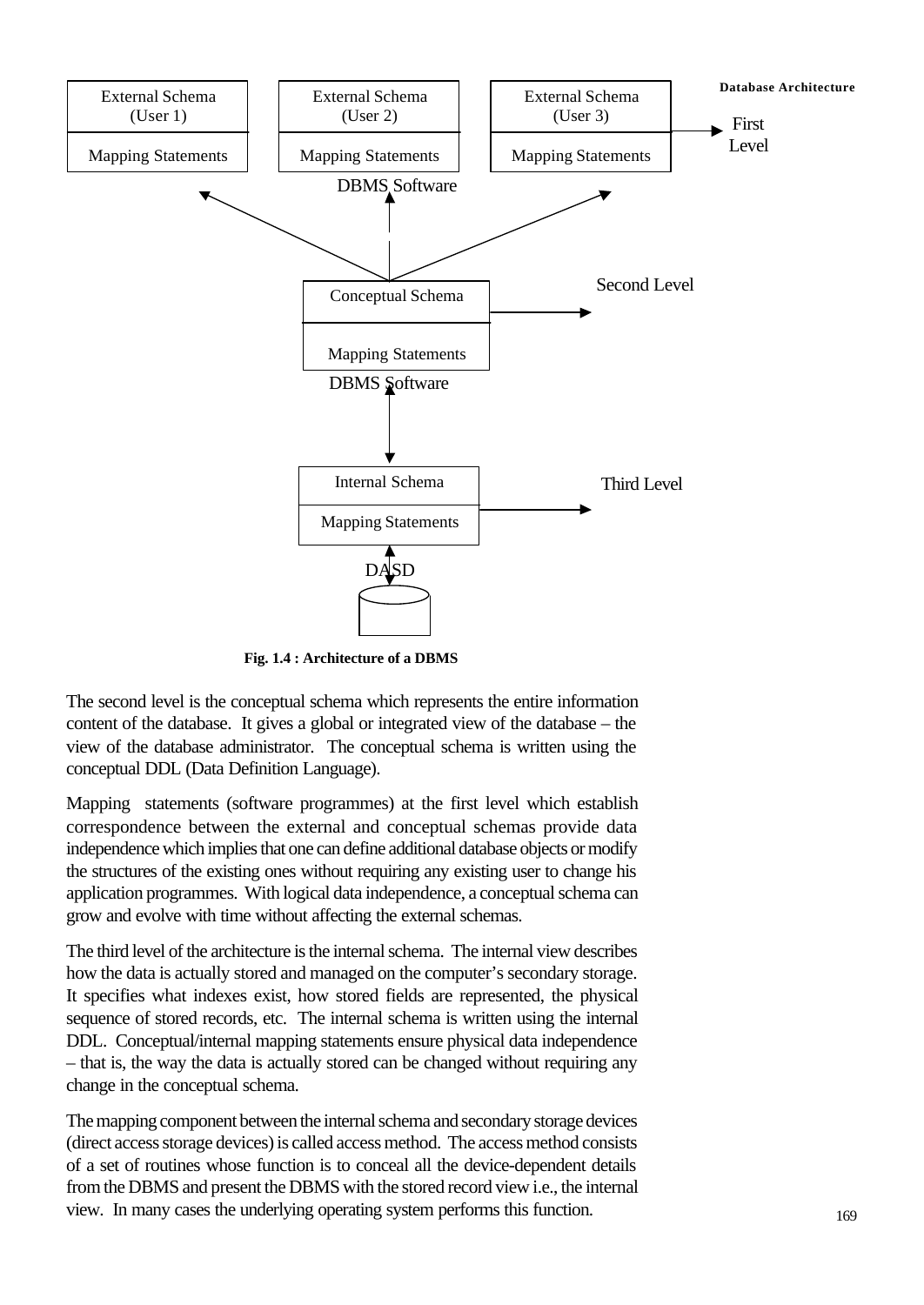#### **Self Check Exercise**

- 2) What is a schema and a sub-schema in database system? Briefly explain the purpose views in database architecture.
- **Note:** i) Write your answer in the space given below.
	- ii) Check your answer with the answers given at the end of this unit.

..................................................................................................... ................................................................................................... ...................................................................................................

...................................................................................................

# **10.6 SUMMARY**

The three-schema architecture is a convenient tool for the user to visualise the schema levels in a database system. Most DBMSs do not separate the three levels completely, but support the three-schema architecture to some extent. Some DBMSs may include physical-level details in the conceptual scheme. In most DBMSs that support user views, external schemas are specified in the same data model that describes the conceptual-level information. Some DBMSs allow different data models to be used at the conceptual and external levels.

A DBMS must transform a request specified on an external schema into a request against the conceptual schema, and then into a request on the internal schema for processing over the stored database. The process of transforming requests and results between levels are called mappings.

The three-schema architecture makes it easier to achieve true data independence, both physical and logical. However, the two levels of mappings create an overhead during compilation or execution of a query or programme leading to inefficiencies in the DBMS. Because of this, few DBMSs have implemented the full three-schema architectures.

# **10.7 ANSWERS TO SELF CHECK EXERCISES**

1) In database systems, data independence is an important concept. It refers to separation of data from the programme that use it. Data independence enables the data definition to be changed without altering the programmes.

Data independence can be either physical, logical or geographical (distributive).

Physical independence means that one can change the way the data is actually stored or accessed in the system without requiring changes in the application programmes. Logical independence means that the database can be reorganised i.e. changes can be made in the conceptual level but still the same application programmes can be used. Geographical independence implies that the application programmes are not affected by the location of data, i.e., whether the data is located on a local disk or on a remote file server. Data independence imparts great flexibility in handling data in database systems.